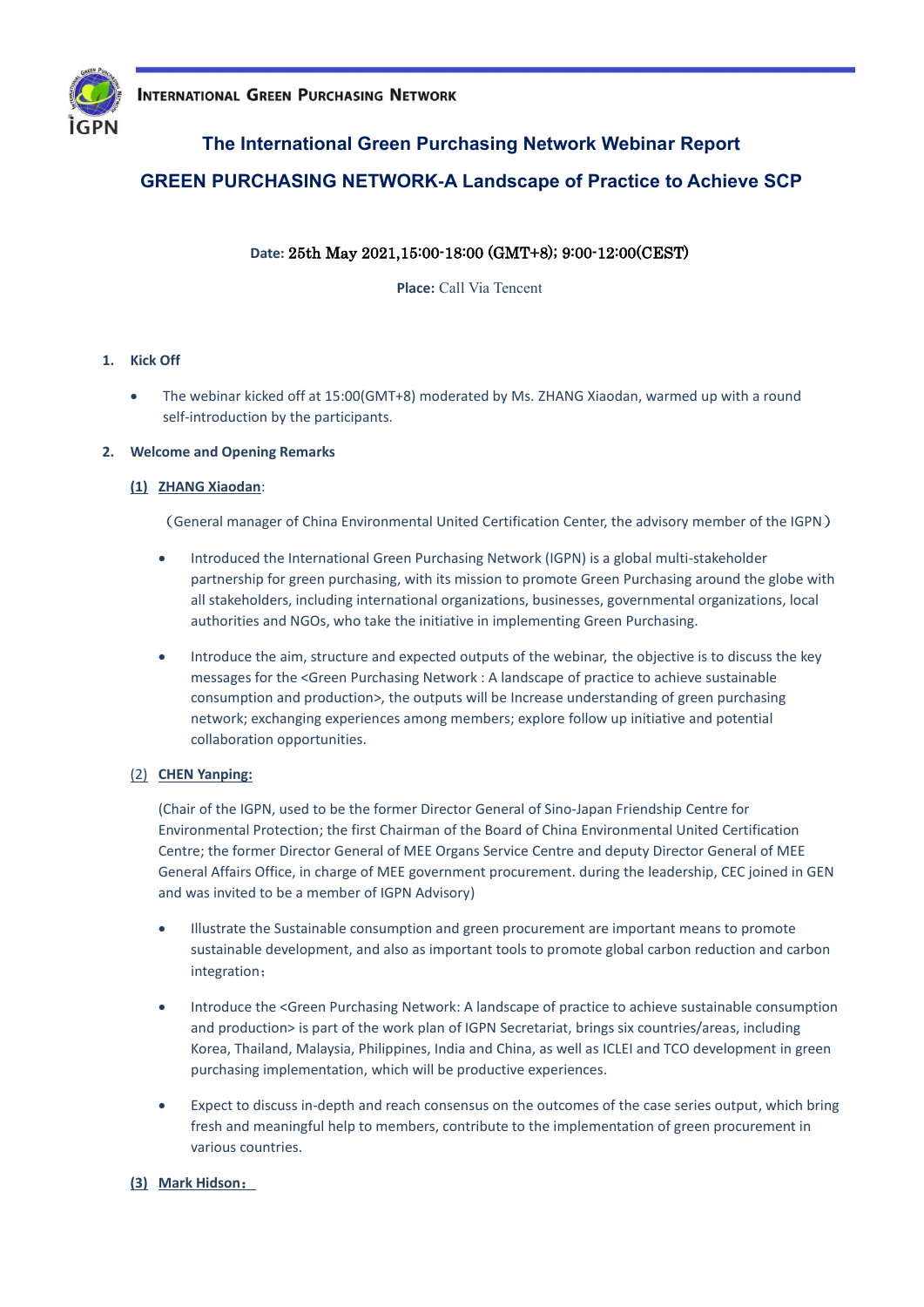

(Vice chair of IGPN, joined ICLEI – Local Government for Sustainability in 2003; A member of ICLEI Europe's Board of Directors and responsible for ICLEI's Sustainable Economy and Procurement work; Co-lead of the United Nations One Planet Network on Sustainable Public Procurement. oversees ICLEI's Global Lead City Network on Sustainable Procurement OECD, the Procura+ European Sustainable Procurement Network and ICLEI's sustainable procurement conference series – Eco Procura).

- Introduced the ICLEI- local governments for sustainability has long been worked with the IGPN, with the broad mission of UNEP One Planet Network SPP Program, which is to shift toward sustainable consumption and production;
- With the level of working areas, make realizations of new sustainable policy initiatives, mechanisms of procurement need to be contributed to the target. Barriers still exist, webinars, activities, real data, tools, methodology, impacts are still not fully well. Should we do green purchasing in the day-to-day work, when there were GPP on the ground, then could make that happen.
- Accept what the IGPN do will be the new phase to the more collaboration of the development.

## **3. Sharing cases from the IGPN members**

- (1) **Overview and key message of the "green purchasing network-a landscape of practice to achieve SCP" report** represented by WANG Jing, representative of the IGPN Secretariat
	- Through 3 questions (what is the green purchasing network-GPN; How the GPN works; How well could GPN work)Introduce the aim of this case collection initiative and report;
	- Introduce 6 common characters: real from the front-line practice; diversity embodied; Ecolabel served as market mechanism tool; criteria support public implementation; multi-approach in private sector; and circularity and innovation in business sector.
	- Give 4recommendations: provided with synthesis on Ecolabelling scheme and green purchasing; advocate the accessibility of green products in private sector; proactive the innovation practice in business sector; and deepen the pilot effect of public green procurement.
- (2) **Green product of the year award**-represented by WInsoo JEON Co-representative; and JeeAn YANG, GPN Korea
	- Introduce the concept of <green product of the year award>, which is selected by the consumers with expert advice; established from 2005, till now have 8 times awards; hosted by the KGPN;
	- Introduced how the award product are selected, in structure by its 3(selection/expert/consumer) evaluation committee and 2 consumer evaluation group (consumer panel/consumer voters); in evaluation tool by ERRC(Eliminate/Reduce/Raise/Creat);4 procedures (open recruitment-evaluation-review-announcement); participants include 35 NGOs and 600 consumers
	- The outcome shows that KGPN firmly establish its self as the reputable award from the private sector.
- (3) **Integration of Green Label criteria into Green purchasing guideline for private company-**represented by W Dr. Nithiwadee Buawat, Senior Program Officer, Thailand Environment Institute, GPN Thailand
	- Brief introduction of how the Thai green label support the green purchasing through its identify, criteria and reliable of sustainable products or services; and its criteria development from 2013 to 2019;
	- Introduce the approach of guideline development, from selection-Life cycle impact evaluation-criteria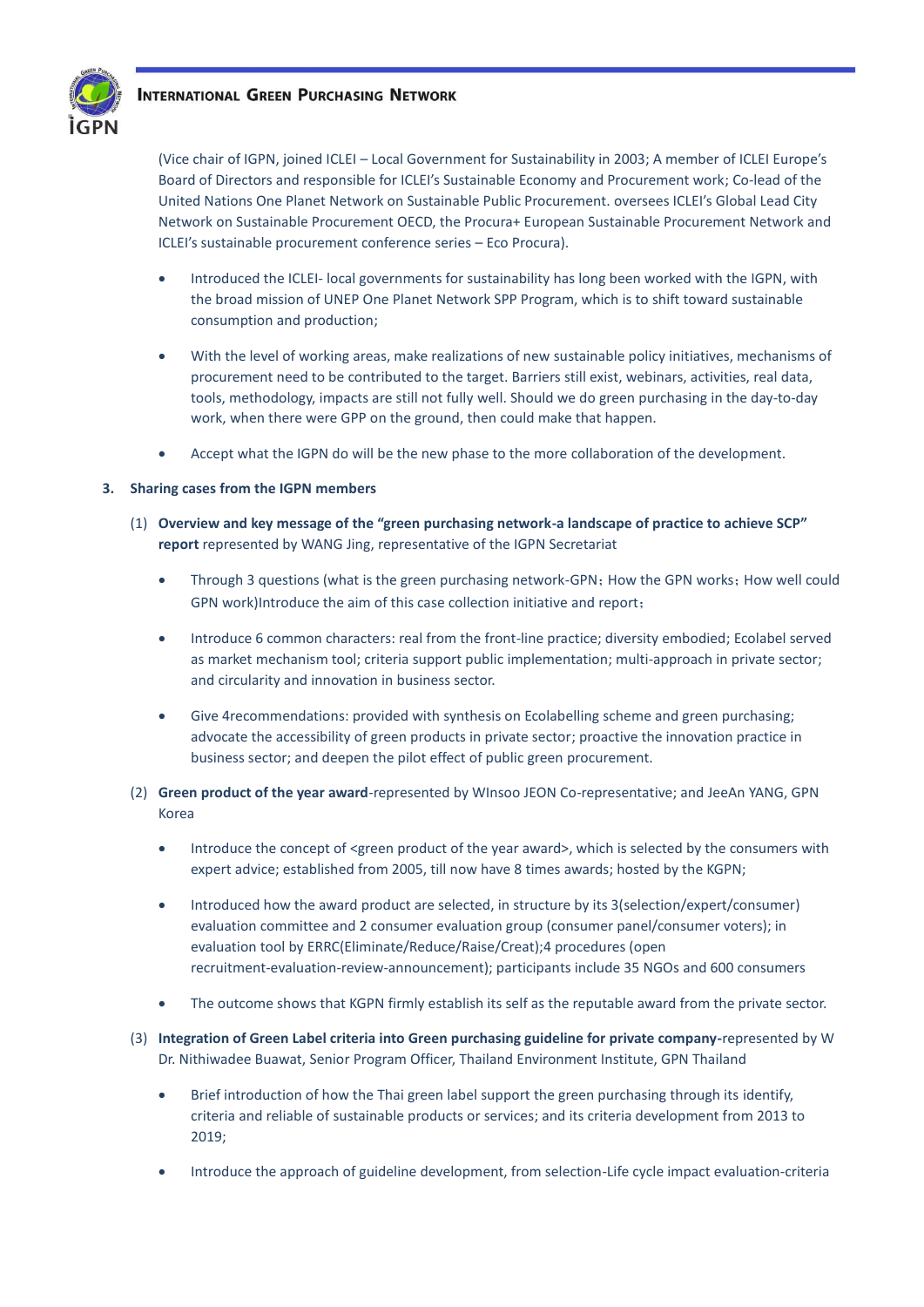

development- environmental impact assessment-green purchasing guideline; and make an example of waste management service;

- Introduce the challenge from stakeholder cooperation, limitation of product's technical expert and environmental monitoring and evaluation; and the way forward come from the develop Pro-active marketing strategy; manage experience and knowledge sharing workshop; apply an environmental monitoring and evaluation case study.
- **(4) Implementation experiences of SIRIM eco labelling scheme for biodegradable and compostable plastic and bio plastic;** represented by Augustine Koh, Secretary General, GPN Malaysia; Mr. Kamarul Arieffin Bin Rosli, Senior Lead Auditor, Sirim Qas International Sdn. Bhd
	- Brief introduce the whole picture of the case which is based on the International GPN Berhad and SIRIM Berhad collaborates in the development of green procurement and ecolabels; an effort by both parties to promote ecolabelled biodegradable plastic to solve landfill problems and to analyse its synergy with green procurement;
	- Introduce the roadmap towards zero single-use plastic from 2018-2030 in Malaysia, the structure of Eco-labelling criteria-Biodegradable and compostable plastic and bioplastic, the certification process and results of ecolabelled biodegradable product;
	- The challenge from Uptake from the industry still low, low demand from the consumers, high total cost; and the way forward come from total implementation of the roadmap; structured promotion and training; benefits to industry players and consumers**.**
- (5) **Green Choice Philippines and Green Procurement,** represented by Jouelle Nerveza, Programme Officer, National Ecolabelling Programme Green Choice Philippines, Philippine Center for Environmental Protection and Sustainable Development, Inc.(PCEPSDI)
	- Introduce the National Ecolabelling Programme Green Choice Philippines which is a voluntary, third-party, Type 1 Ecolabelling Programme; provides criteria for environmentally-preferable products; considers the life-cycle of the product;
	- Introduce the green purchasing activities in public sector and private sector; in public sector, activities from institutional commitment, capacity building, supply orientation, and criteria development; in private sector, activities from workshop, training, seminars, or campaign;
	- Way forward in the Green Procurement for Public Sector, comes from On-going technical assistance on GPP Implementation; in Private Sector comes from the development of online modules.
- **(6) Quick wins for sustainable procurement-**represented by Felix Lam, Head of Sustainable procurement charter, Green Council, GPN China Hongkong
	- Brief introduce the Green Council which is an environmental stewardship organisation and certification body with non-profit established in 2000; sustainable procurement charter and its initiatives including training, survey, awards, and quick wins so on;
	- Introduce the quick wins approach with its aim, criteria, which is a visible improvement, immediate benefit, and can be delivered quickly to the organizations;
	- Challenge comes from the Cost consideration, management and behaviour change, more relevant stakeholders' collaborations; now the sustainable procurement charter is renewing with its criteria, enlarge the content of the social, procurement governance and environmental pillar.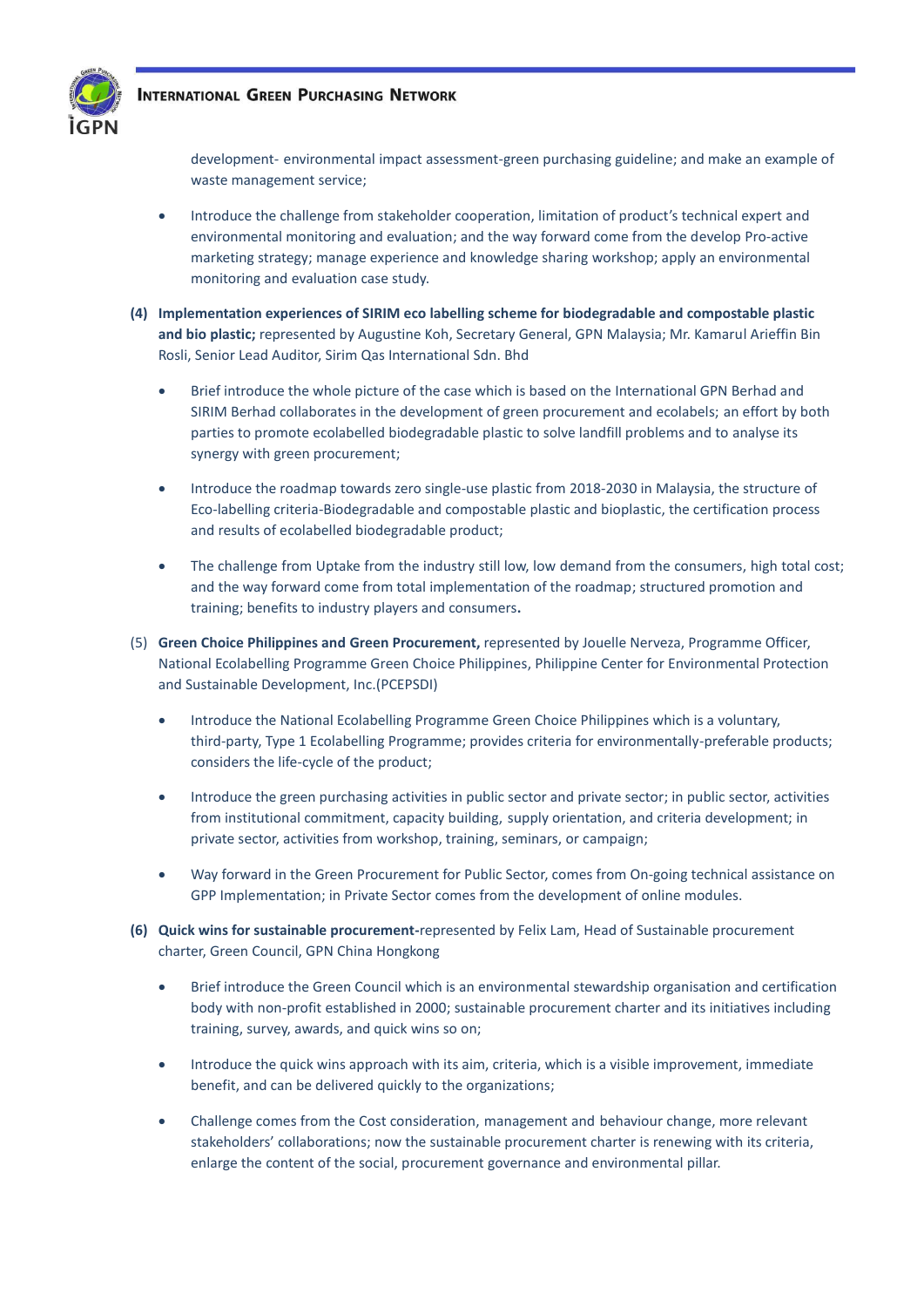

- (7) **Practice on promoting green plastic packaging products in public procurement-**represented by DING Ling, China Environmental United Certification Center, GPN China
	- Introduce the background of china green public procurement development journey, <Opinion of the Implementation of Green Public Procurement on Environmental Labelling Product> and 1st GPP List on Environmental Labelling Product were issued in 2006, now it has more than 15 years development, with 90 product categories of the item list;
	- Concern the large scale of single-use plastic products consumption and dominated statue of express delivery package in China, there need another critical approach to reduce pollution in the process of raw materials selection, need to use the public procurement power to pilot; 2 demand standards of public procurement are introduced, one is for commodity packaging and one is for express packaging;
	- The opportunity comes from the policy support, however the challenge comes from the limitation of awareness.
- (8) **Environmental guardian certification program accelerates furniture green purchasing-**represented by DENG Qiuwei, Deputy Director, Certification Department, China Environmental United Certification Center, GPN China
	- Introduce the aim of the Environmental guardian certification, which is provide public with more green ecological products, help to improve environmental performances, promote green and low carbon development of furniture industry in China;
	- Introduce the Specification for CEC environmental guard certification for furniture, which is on the basis of green supply chain management, eco-design, supplier management, key raw material management, enterprise environmental behaviour; the indicators include heavy metals in product coatings, TVOC emission of wooden board, formaldehyde emissions;
	- The outcomes of Environmental Guard Certification of furniture products have attracted the attention of competent local government departments, industrial associations and consumers. Challenge comes from the public understanding and awareness of "Environmental Guard" products needs improvement.
- (9) **Perspective view from ICLEI-local governments for sustainability-**represented by Josefine Hintz, Officer-Sustainable Economy and Procurement-Global Initiatives, ICLEI-Local Governments for Sustainability
	- Brief introduce of the ICLEI- local governments for sustainability, is a global network of more than 2500 local and regional governments committed to sustainable urban development. Active in 125+ countries, influence sustainability policy and drive local action for low emission, nature-based, equitable, resilient and circular development;
	- Introduce the innovative furniture procurement in Binhai new area, Tianjin, take the environmental performance 15% of the total assessment, two contracts with a total value of 74,738 USD awarded to SMEs, which is the milestone contract for Binhai and Tianjin Municipality
	- Introduce the EU Boost Energy Label, that is in 2021 EU roll out of new Energy Label for electronic appliances, will change of practice through next generation of eco-label. Aim to stimulate consumers to choose better energy performing products, stimulate manufacturers to research and to further improve their products, thus, stimulating; innovation and investment.
- (10) **A circular approach to IT products-**represented by Nick LIU, Manager, Sustainable Purchaser Engagement, Asia Region, TCO development
	- Introduce TCO development established in 1992, is a global sustainability certification for IT products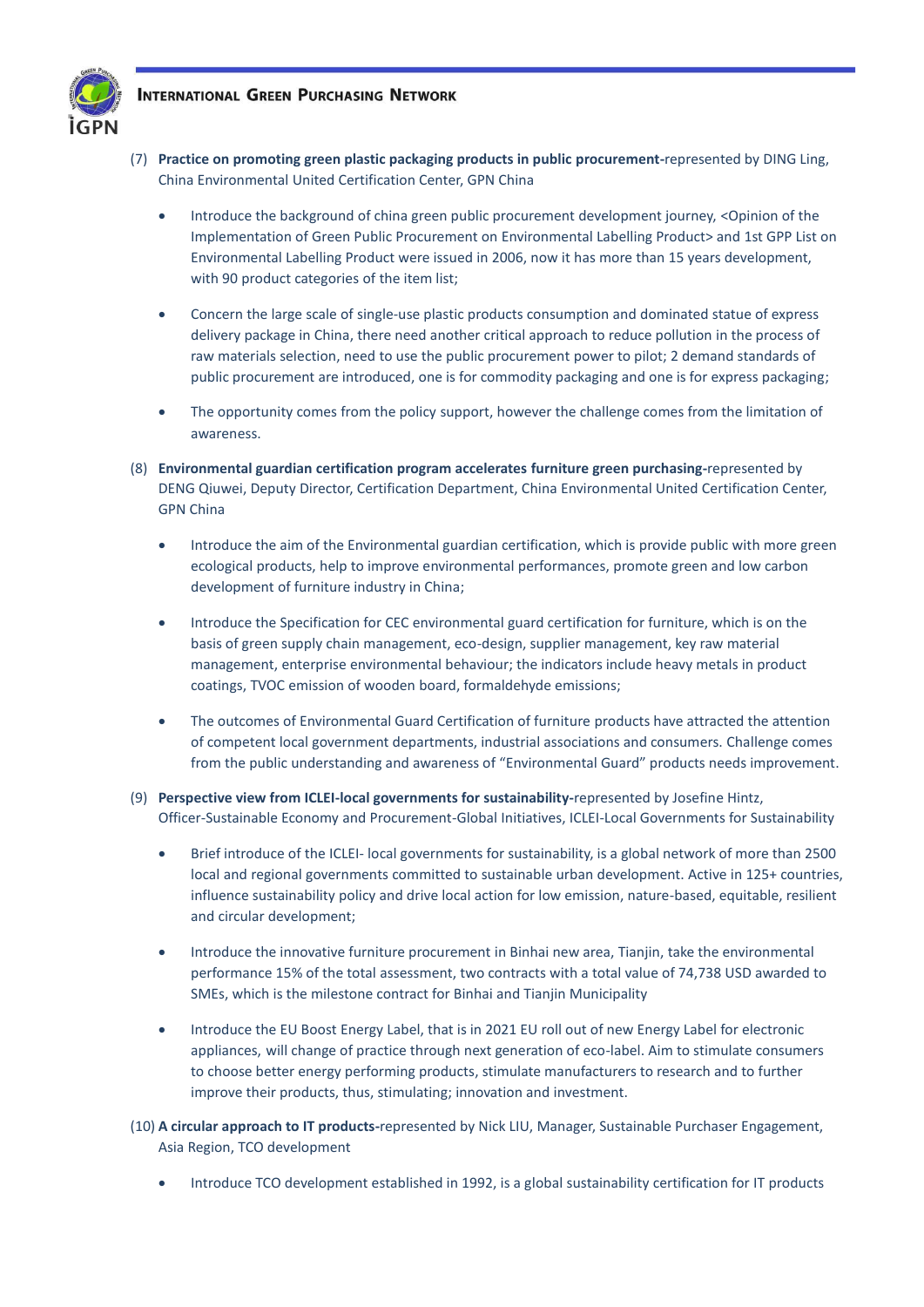

of 11 product categories, covering environmental and supply chain social responsibility, with its certified products of HP, DELL, LENOVO, ACER and so on;

- Introduce the circular approach of IT products to reduce e-waste transit from liner to circular, make an example of notebook study, after extending the life in circular approach cuts the 28.9% reduction of greenhouse gas emissions, explain through use longer, refurbish, remanufacture, recycle to help achieve circularity;
- Illustrate again the most important is give the IT product a longer life with design for a longer durability of TCO certified products.

## **4. Opening discussion**

## **(1) Augustine Koh, GPN Malaysia:**

- Confirm the "green purchasing network-a landscape of practice to achieve SCP" report is valuable and effective;
- Suggestion on training modules on this report and training activities would be the further activities in the coming activities, webinars or conference will be recommended

## **(2) Chaiyod Bunyagidj, Thai Sustainable Consumption and Production Network:**

- Confirm the webinar is interesting and productive;
- Think the green purchasing in the private sector is as important as in public sector, explore research and approach in the private sector will be an opportunity to promote green purchasing implementation;
- Think they will be happy to contribute and help the case study in Thailand
- **(3) JeeAn Yang, KGPN:**
	- Suggestion on collaboration for the project to work on, in turn activate the green purchasing network

## **(4) Isabella Loh, Singapore Environment Council:**

• Major changes in late years, suggestion on integration of green purchasing and green finance and green economy, and climate change issues

## **(5) Farid Yaker, UNEP**

- Think it is interesting and valuable, especially implementation of green purchasing expand from public to business and private sector
- As it is different between public and private, suggestion considering the monitoring performance of green purchasing in the private sector, report and evaluation
- Suggest to distribute the cases step by step make SCP in a more active manner

## **(6) Nick Liu, TCO**

• Sustainability in IT products is complex, available resources would like to contribute

## **5. Closure Remarks**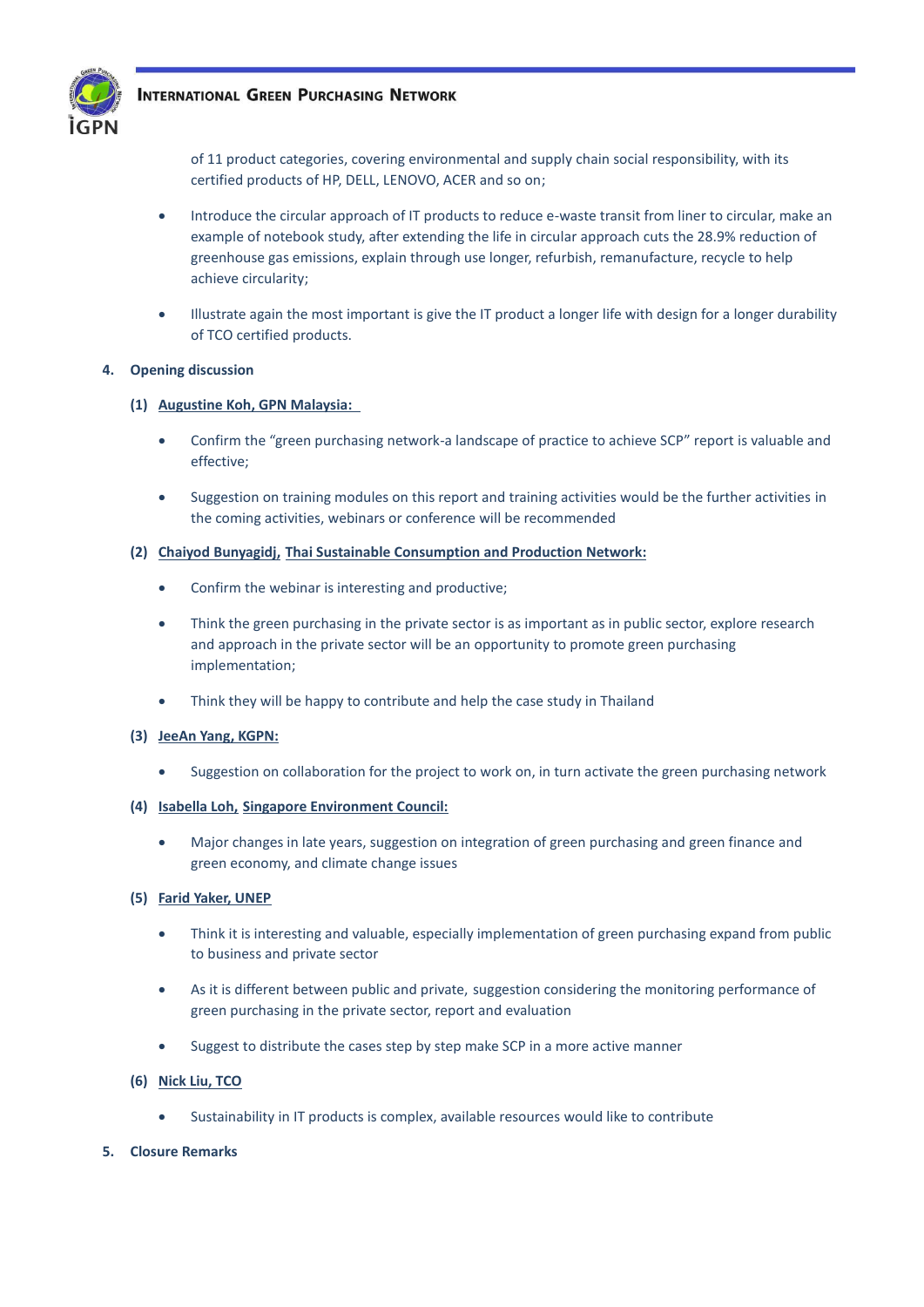

Closure remarks presented by Ms. ZHANG Xiaodan,

• Introduced the next step of the IGPN, distribute the final version of the report, additional meeting in the latter of year related green purchasing, next will consider the new environmental issues we face, efforts with members to promote the development of IGPN.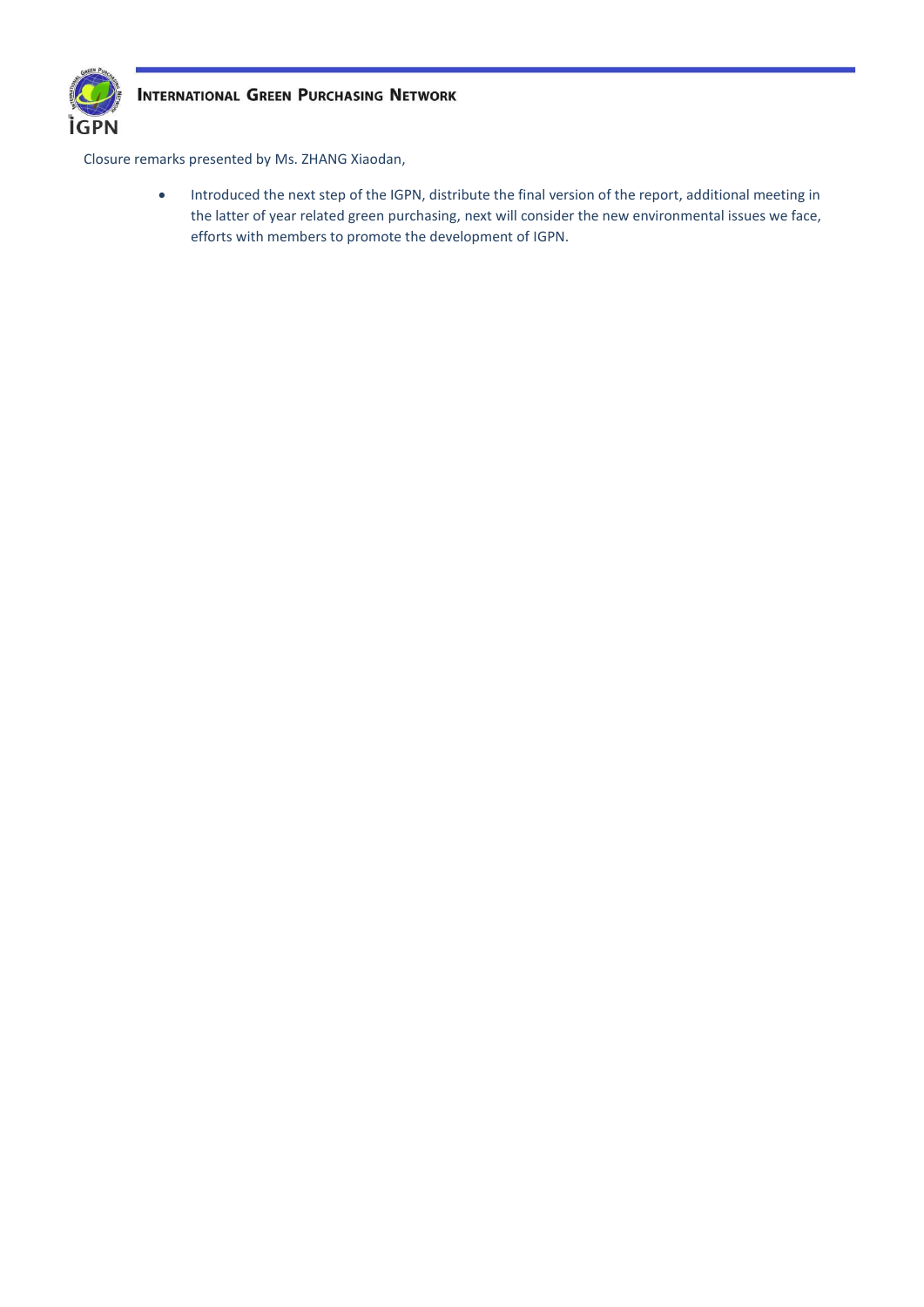

Annex1: Participants List

| China Environmental United Certification<br>Chair<br><b>CHEN Yanping</b><br>ypchen@mee.gov.cn<br>Center<br>Director of Global Sustainable<br><b>Vice Chair</b><br>Mark Hidson<br>mark.hidson@iclei.org<br>Procurement Centre, ICLEI-Local<br><b>Governments for Sustainability</b><br>ZHANG Xiaodan<br>General manager, China Environmental<br>Advisory board<br>zhangxd@mepcec.com<br><b>United Certification Center;</b><br>member<br>jjeoninsu@gmail.com<br>Council member<br>Insoo JEON<br>Co-representative, GPN Korea<br>of the IGPN<br>Council member<br><b>Green Purchasing Network Korea</b><br>JeeAn YANG<br>kgpn@gcn.or.kr<br>Nithiwadee<br>nithiwadee@tei.or.th<br>Senior Program Officer, Thailand<br><b>GPNs</b><br>Environment Institute, GPN Thailand<br><b>Buawat</b><br>Council member<br>gpnmakoh@gmail.com<br>Secretary General, Green Purchasing<br>Augustine Koh<br>Network Malaysia, IGPN Behald<br>Kamarul Arieffin<br>Senior Lead Auditor, Sirim Qas<br>Partner<br><b>International Sdn. Bhd</b><br><b>Bin Rosli</b><br>Jouelle Hannah<br>jouelle.nerveza@pcepsdi.<br>Project Officer, Philippine Center for<br><b>GPNs</b><br><b>Environmental Protection and Sustainable</b><br>M. Nerveza<br>org.ph<br>Development, GPN the Philippines<br>Project Officer, Philippine Center for<br><b>GPNs</b><br>Grace Lebria<br>grace.lebria@pcepsdi.org.<br><b>Environmental Protection and Sustainable</b><br>ph<br>Development, GPN the Philippines<br>Felix Lam<br>felixlam@greencouncil.or<br>Green Council, GPN China Hongkong<br><b>GPNs</b><br>g<br>dingling@mepcec.com<br>China Environmental United Certification<br><b>GPNs</b><br><b>DING Ling</b><br>Center, GPN China<br><b>GPNs</b><br><b>DENG Qiuwei</b><br>dengqw@mepcec.com<br>Deputy Director, Certification<br>Department, China Environmental United<br>Certification Center, GPN China<br>Josefine Hintz<br>josefine.hintz@iclei.org<br>Vice Chair<br>Officer-Sustainable Economy and<br>Procurement-Global Initiatives,<br>Organization<br><b>ICLEI-Local Governments for</b><br>Sustainability<br>Nick LIU<br>Manager, Sustainable Purchaser<br>nick.liu@tcodevelopment<br>Advisory board<br>Engagement, Asia Region, TCO<br>member<br>.com<br>development<br>Programme officer, UNEP<br>Farid Yaker<br>farid.yaker@un.org<br>Advisory board<br>member<br>Council member<br>Gakuji Fukatsu<br>fukatsu@gpn.jp<br><b>Green Purchasing Network (GPN)</b><br>Head of Eco Certifications from the<br>Vincent Teo<br><b>GPNs</b><br>vincent.teo@sec.org.sg<br>National Environment Agency, Ministry of<br><b>Environment and Water Resources</b><br><b>GPNs</b><br>Jen Teo<br><b>Executive Director, Singapore</b><br>jen.teo@sec.org.sg<br><b>Environment Council</b> | <b>Name</b> | <b>E-Mail address</b> | <b>Organization</b>                | <b>Role in IGPN</b> |
|----------------------------------------------------------------------------------------------------------------------------------------------------------------------------------------------------------------------------------------------------------------------------------------------------------------------------------------------------------------------------------------------------------------------------------------------------------------------------------------------------------------------------------------------------------------------------------------------------------------------------------------------------------------------------------------------------------------------------------------------------------------------------------------------------------------------------------------------------------------------------------------------------------------------------------------------------------------------------------------------------------------------------------------------------------------------------------------------------------------------------------------------------------------------------------------------------------------------------------------------------------------------------------------------------------------------------------------------------------------------------------------------------------------------------------------------------------------------------------------------------------------------------------------------------------------------------------------------------------------------------------------------------------------------------------------------------------------------------------------------------------------------------------------------------------------------------------------------------------------------------------------------------------------------------------------------------------------------------------------------------------------------------------------------------------------------------------------------------------------------------------------------------------------------------------------------------------------------------------------------------------------------------------------------------------------------------------------------------------------------------------------------------------------------------------------------------------------------------------------------------------------------------------------------------------------------------------------------------------------------------------------------------------------------------------------------------------------------------------------------------------|-------------|-----------------------|------------------------------------|---------------------|
|                                                                                                                                                                                                                                                                                                                                                                                                                                                                                                                                                                                                                                                                                                                                                                                                                                                                                                                                                                                                                                                                                                                                                                                                                                                                                                                                                                                                                                                                                                                                                                                                                                                                                                                                                                                                                                                                                                                                                                                                                                                                                                                                                                                                                                                                                                                                                                                                                                                                                                                                                                                                                                                                                                                                                          |             |                       |                                    |                     |
|                                                                                                                                                                                                                                                                                                                                                                                                                                                                                                                                                                                                                                                                                                                                                                                                                                                                                                                                                                                                                                                                                                                                                                                                                                                                                                                                                                                                                                                                                                                                                                                                                                                                                                                                                                                                                                                                                                                                                                                                                                                                                                                                                                                                                                                                                                                                                                                                                                                                                                                                                                                                                                                                                                                                                          |             |                       |                                    |                     |
|                                                                                                                                                                                                                                                                                                                                                                                                                                                                                                                                                                                                                                                                                                                                                                                                                                                                                                                                                                                                                                                                                                                                                                                                                                                                                                                                                                                                                                                                                                                                                                                                                                                                                                                                                                                                                                                                                                                                                                                                                                                                                                                                                                                                                                                                                                                                                                                                                                                                                                                                                                                                                                                                                                                                                          |             |                       |                                    |                     |
|                                                                                                                                                                                                                                                                                                                                                                                                                                                                                                                                                                                                                                                                                                                                                                                                                                                                                                                                                                                                                                                                                                                                                                                                                                                                                                                                                                                                                                                                                                                                                                                                                                                                                                                                                                                                                                                                                                                                                                                                                                                                                                                                                                                                                                                                                                                                                                                                                                                                                                                                                                                                                                                                                                                                                          |             |                       |                                    |                     |
|                                                                                                                                                                                                                                                                                                                                                                                                                                                                                                                                                                                                                                                                                                                                                                                                                                                                                                                                                                                                                                                                                                                                                                                                                                                                                                                                                                                                                                                                                                                                                                                                                                                                                                                                                                                                                                                                                                                                                                                                                                                                                                                                                                                                                                                                                                                                                                                                                                                                                                                                                                                                                                                                                                                                                          |             |                       |                                    |                     |
|                                                                                                                                                                                                                                                                                                                                                                                                                                                                                                                                                                                                                                                                                                                                                                                                                                                                                                                                                                                                                                                                                                                                                                                                                                                                                                                                                                                                                                                                                                                                                                                                                                                                                                                                                                                                                                                                                                                                                                                                                                                                                                                                                                                                                                                                                                                                                                                                                                                                                                                                                                                                                                                                                                                                                          |             |                       |                                    |                     |
|                                                                                                                                                                                                                                                                                                                                                                                                                                                                                                                                                                                                                                                                                                                                                                                                                                                                                                                                                                                                                                                                                                                                                                                                                                                                                                                                                                                                                                                                                                                                                                                                                                                                                                                                                                                                                                                                                                                                                                                                                                                                                                                                                                                                                                                                                                                                                                                                                                                                                                                                                                                                                                                                                                                                                          |             |                       |                                    |                     |
|                                                                                                                                                                                                                                                                                                                                                                                                                                                                                                                                                                                                                                                                                                                                                                                                                                                                                                                                                                                                                                                                                                                                                                                                                                                                                                                                                                                                                                                                                                                                                                                                                                                                                                                                                                                                                                                                                                                                                                                                                                                                                                                                                                                                                                                                                                                                                                                                                                                                                                                                                                                                                                                                                                                                                          |             |                       |                                    |                     |
|                                                                                                                                                                                                                                                                                                                                                                                                                                                                                                                                                                                                                                                                                                                                                                                                                                                                                                                                                                                                                                                                                                                                                                                                                                                                                                                                                                                                                                                                                                                                                                                                                                                                                                                                                                                                                                                                                                                                                                                                                                                                                                                                                                                                                                                                                                                                                                                                                                                                                                                                                                                                                                                                                                                                                          |             |                       |                                    |                     |
|                                                                                                                                                                                                                                                                                                                                                                                                                                                                                                                                                                                                                                                                                                                                                                                                                                                                                                                                                                                                                                                                                                                                                                                                                                                                                                                                                                                                                                                                                                                                                                                                                                                                                                                                                                                                                                                                                                                                                                                                                                                                                                                                                                                                                                                                                                                                                                                                                                                                                                                                                                                                                                                                                                                                                          |             |                       |                                    |                     |
|                                                                                                                                                                                                                                                                                                                                                                                                                                                                                                                                                                                                                                                                                                                                                                                                                                                                                                                                                                                                                                                                                                                                                                                                                                                                                                                                                                                                                                                                                                                                                                                                                                                                                                                                                                                                                                                                                                                                                                                                                                                                                                                                                                                                                                                                                                                                                                                                                                                                                                                                                                                                                                                                                                                                                          |             |                       |                                    |                     |
|                                                                                                                                                                                                                                                                                                                                                                                                                                                                                                                                                                                                                                                                                                                                                                                                                                                                                                                                                                                                                                                                                                                                                                                                                                                                                                                                                                                                                                                                                                                                                                                                                                                                                                                                                                                                                                                                                                                                                                                                                                                                                                                                                                                                                                                                                                                                                                                                                                                                                                                                                                                                                                                                                                                                                          |             |                       |                                    |                     |
|                                                                                                                                                                                                                                                                                                                                                                                                                                                                                                                                                                                                                                                                                                                                                                                                                                                                                                                                                                                                                                                                                                                                                                                                                                                                                                                                                                                                                                                                                                                                                                                                                                                                                                                                                                                                                                                                                                                                                                                                                                                                                                                                                                                                                                                                                                                                                                                                                                                                                                                                                                                                                                                                                                                                                          |             |                       |                                    |                     |
|                                                                                                                                                                                                                                                                                                                                                                                                                                                                                                                                                                                                                                                                                                                                                                                                                                                                                                                                                                                                                                                                                                                                                                                                                                                                                                                                                                                                                                                                                                                                                                                                                                                                                                                                                                                                                                                                                                                                                                                                                                                                                                                                                                                                                                                                                                                                                                                                                                                                                                                                                                                                                                                                                                                                                          |             |                       |                                    |                     |
|                                                                                                                                                                                                                                                                                                                                                                                                                                                                                                                                                                                                                                                                                                                                                                                                                                                                                                                                                                                                                                                                                                                                                                                                                                                                                                                                                                                                                                                                                                                                                                                                                                                                                                                                                                                                                                                                                                                                                                                                                                                                                                                                                                                                                                                                                                                                                                                                                                                                                                                                                                                                                                                                                                                                                          |             |                       |                                    |                     |
|                                                                                                                                                                                                                                                                                                                                                                                                                                                                                                                                                                                                                                                                                                                                                                                                                                                                                                                                                                                                                                                                                                                                                                                                                                                                                                                                                                                                                                                                                                                                                                                                                                                                                                                                                                                                                                                                                                                                                                                                                                                                                                                                                                                                                                                                                                                                                                                                                                                                                                                                                                                                                                                                                                                                                          |             |                       |                                    |                     |
|                                                                                                                                                                                                                                                                                                                                                                                                                                                                                                                                                                                                                                                                                                                                                                                                                                                                                                                                                                                                                                                                                                                                                                                                                                                                                                                                                                                                                                                                                                                                                                                                                                                                                                                                                                                                                                                                                                                                                                                                                                                                                                                                                                                                                                                                                                                                                                                                                                                                                                                                                                                                                                                                                                                                                          |             |                       |                                    |                     |
|                                                                                                                                                                                                                                                                                                                                                                                                                                                                                                                                                                                                                                                                                                                                                                                                                                                                                                                                                                                                                                                                                                                                                                                                                                                                                                                                                                                                                                                                                                                                                                                                                                                                                                                                                                                                                                                                                                                                                                                                                                                                                                                                                                                                                                                                                                                                                                                                                                                                                                                                                                                                                                                                                                                                                          |             |                       |                                    |                     |
|                                                                                                                                                                                                                                                                                                                                                                                                                                                                                                                                                                                                                                                                                                                                                                                                                                                                                                                                                                                                                                                                                                                                                                                                                                                                                                                                                                                                                                                                                                                                                                                                                                                                                                                                                                                                                                                                                                                                                                                                                                                                                                                                                                                                                                                                                                                                                                                                                                                                                                                                                                                                                                                                                                                                                          |             |                       |                                    |                     |
|                                                                                                                                                                                                                                                                                                                                                                                                                                                                                                                                                                                                                                                                                                                                                                                                                                                                                                                                                                                                                                                                                                                                                                                                                                                                                                                                                                                                                                                                                                                                                                                                                                                                                                                                                                                                                                                                                                                                                                                                                                                                                                                                                                                                                                                                                                                                                                                                                                                                                                                                                                                                                                                                                                                                                          |             |                       |                                    |                     |
|                                                                                                                                                                                                                                                                                                                                                                                                                                                                                                                                                                                                                                                                                                                                                                                                                                                                                                                                                                                                                                                                                                                                                                                                                                                                                                                                                                                                                                                                                                                                                                                                                                                                                                                                                                                                                                                                                                                                                                                                                                                                                                                                                                                                                                                                                                                                                                                                                                                                                                                                                                                                                                                                                                                                                          |             |                       |                                    |                     |
|                                                                                                                                                                                                                                                                                                                                                                                                                                                                                                                                                                                                                                                                                                                                                                                                                                                                                                                                                                                                                                                                                                                                                                                                                                                                                                                                                                                                                                                                                                                                                                                                                                                                                                                                                                                                                                                                                                                                                                                                                                                                                                                                                                                                                                                                                                                                                                                                                                                                                                                                                                                                                                                                                                                                                          |             |                       |                                    |                     |
|                                                                                                                                                                                                                                                                                                                                                                                                                                                                                                                                                                                                                                                                                                                                                                                                                                                                                                                                                                                                                                                                                                                                                                                                                                                                                                                                                                                                                                                                                                                                                                                                                                                                                                                                                                                                                                                                                                                                                                                                                                                                                                                                                                                                                                                                                                                                                                                                                                                                                                                                                                                                                                                                                                                                                          |             |                       |                                    |                     |
|                                                                                                                                                                                                                                                                                                                                                                                                                                                                                                                                                                                                                                                                                                                                                                                                                                                                                                                                                                                                                                                                                                                                                                                                                                                                                                                                                                                                                                                                                                                                                                                                                                                                                                                                                                                                                                                                                                                                                                                                                                                                                                                                                                                                                                                                                                                                                                                                                                                                                                                                                                                                                                                                                                                                                          |             |                       |                                    |                     |
|                                                                                                                                                                                                                                                                                                                                                                                                                                                                                                                                                                                                                                                                                                                                                                                                                                                                                                                                                                                                                                                                                                                                                                                                                                                                                                                                                                                                                                                                                                                                                                                                                                                                                                                                                                                                                                                                                                                                                                                                                                                                                                                                                                                                                                                                                                                                                                                                                                                                                                                                                                                                                                                                                                                                                          |             |                       |                                    |                     |
|                                                                                                                                                                                                                                                                                                                                                                                                                                                                                                                                                                                                                                                                                                                                                                                                                                                                                                                                                                                                                                                                                                                                                                                                                                                                                                                                                                                                                                                                                                                                                                                                                                                                                                                                                                                                                                                                                                                                                                                                                                                                                                                                                                                                                                                                                                                                                                                                                                                                                                                                                                                                                                                                                                                                                          |             |                       |                                    |                     |
|                                                                                                                                                                                                                                                                                                                                                                                                                                                                                                                                                                                                                                                                                                                                                                                                                                                                                                                                                                                                                                                                                                                                                                                                                                                                                                                                                                                                                                                                                                                                                                                                                                                                                                                                                                                                                                                                                                                                                                                                                                                                                                                                                                                                                                                                                                                                                                                                                                                                                                                                                                                                                                                                                                                                                          |             |                       |                                    |                     |
|                                                                                                                                                                                                                                                                                                                                                                                                                                                                                                                                                                                                                                                                                                                                                                                                                                                                                                                                                                                                                                                                                                                                                                                                                                                                                                                                                                                                                                                                                                                                                                                                                                                                                                                                                                                                                                                                                                                                                                                                                                                                                                                                                                                                                                                                                                                                                                                                                                                                                                                                                                                                                                                                                                                                                          |             |                       |                                    |                     |
|                                                                                                                                                                                                                                                                                                                                                                                                                                                                                                                                                                                                                                                                                                                                                                                                                                                                                                                                                                                                                                                                                                                                                                                                                                                                                                                                                                                                                                                                                                                                                                                                                                                                                                                                                                                                                                                                                                                                                                                                                                                                                                                                                                                                                                                                                                                                                                                                                                                                                                                                                                                                                                                                                                                                                          |             |                       |                                    |                     |
|                                                                                                                                                                                                                                                                                                                                                                                                                                                                                                                                                                                                                                                                                                                                                                                                                                                                                                                                                                                                                                                                                                                                                                                                                                                                                                                                                                                                                                                                                                                                                                                                                                                                                                                                                                                                                                                                                                                                                                                                                                                                                                                                                                                                                                                                                                                                                                                                                                                                                                                                                                                                                                                                                                                                                          |             |                       |                                    |                     |
|                                                                                                                                                                                                                                                                                                                                                                                                                                                                                                                                                                                                                                                                                                                                                                                                                                                                                                                                                                                                                                                                                                                                                                                                                                                                                                                                                                                                                                                                                                                                                                                                                                                                                                                                                                                                                                                                                                                                                                                                                                                                                                                                                                                                                                                                                                                                                                                                                                                                                                                                                                                                                                                                                                                                                          |             |                       |                                    |                     |
|                                                                                                                                                                                                                                                                                                                                                                                                                                                                                                                                                                                                                                                                                                                                                                                                                                                                                                                                                                                                                                                                                                                                                                                                                                                                                                                                                                                                                                                                                                                                                                                                                                                                                                                                                                                                                                                                                                                                                                                                                                                                                                                                                                                                                                                                                                                                                                                                                                                                                                                                                                                                                                                                                                                                                          |             |                       |                                    |                     |
|                                                                                                                                                                                                                                                                                                                                                                                                                                                                                                                                                                                                                                                                                                                                                                                                                                                                                                                                                                                                                                                                                                                                                                                                                                                                                                                                                                                                                                                                                                                                                                                                                                                                                                                                                                                                                                                                                                                                                                                                                                                                                                                                                                                                                                                                                                                                                                                                                                                                                                                                                                                                                                                                                                                                                          |             |                       |                                    |                     |
|                                                                                                                                                                                                                                                                                                                                                                                                                                                                                                                                                                                                                                                                                                                                                                                                                                                                                                                                                                                                                                                                                                                                                                                                                                                                                                                                                                                                                                                                                                                                                                                                                                                                                                                                                                                                                                                                                                                                                                                                                                                                                                                                                                                                                                                                                                                                                                                                                                                                                                                                                                                                                                                                                                                                                          |             |                       |                                    |                     |
|                                                                                                                                                                                                                                                                                                                                                                                                                                                                                                                                                                                                                                                                                                                                                                                                                                                                                                                                                                                                                                                                                                                                                                                                                                                                                                                                                                                                                                                                                                                                                                                                                                                                                                                                                                                                                                                                                                                                                                                                                                                                                                                                                                                                                                                                                                                                                                                                                                                                                                                                                                                                                                                                                                                                                          |             |                       |                                    |                     |
|                                                                                                                                                                                                                                                                                                                                                                                                                                                                                                                                                                                                                                                                                                                                                                                                                                                                                                                                                                                                                                                                                                                                                                                                                                                                                                                                                                                                                                                                                                                                                                                                                                                                                                                                                                                                                                                                                                                                                                                                                                                                                                                                                                                                                                                                                                                                                                                                                                                                                                                                                                                                                                                                                                                                                          |             |                       |                                    |                     |
|                                                                                                                                                                                                                                                                                                                                                                                                                                                                                                                                                                                                                                                                                                                                                                                                                                                                                                                                                                                                                                                                                                                                                                                                                                                                                                                                                                                                                                                                                                                                                                                                                                                                                                                                                                                                                                                                                                                                                                                                                                                                                                                                                                                                                                                                                                                                                                                                                                                                                                                                                                                                                                                                                                                                                          | Leslie Koh  | leslie.koh@sec.org.sg | Head of Sustainability & Strategy, | <b>GPNs</b>         |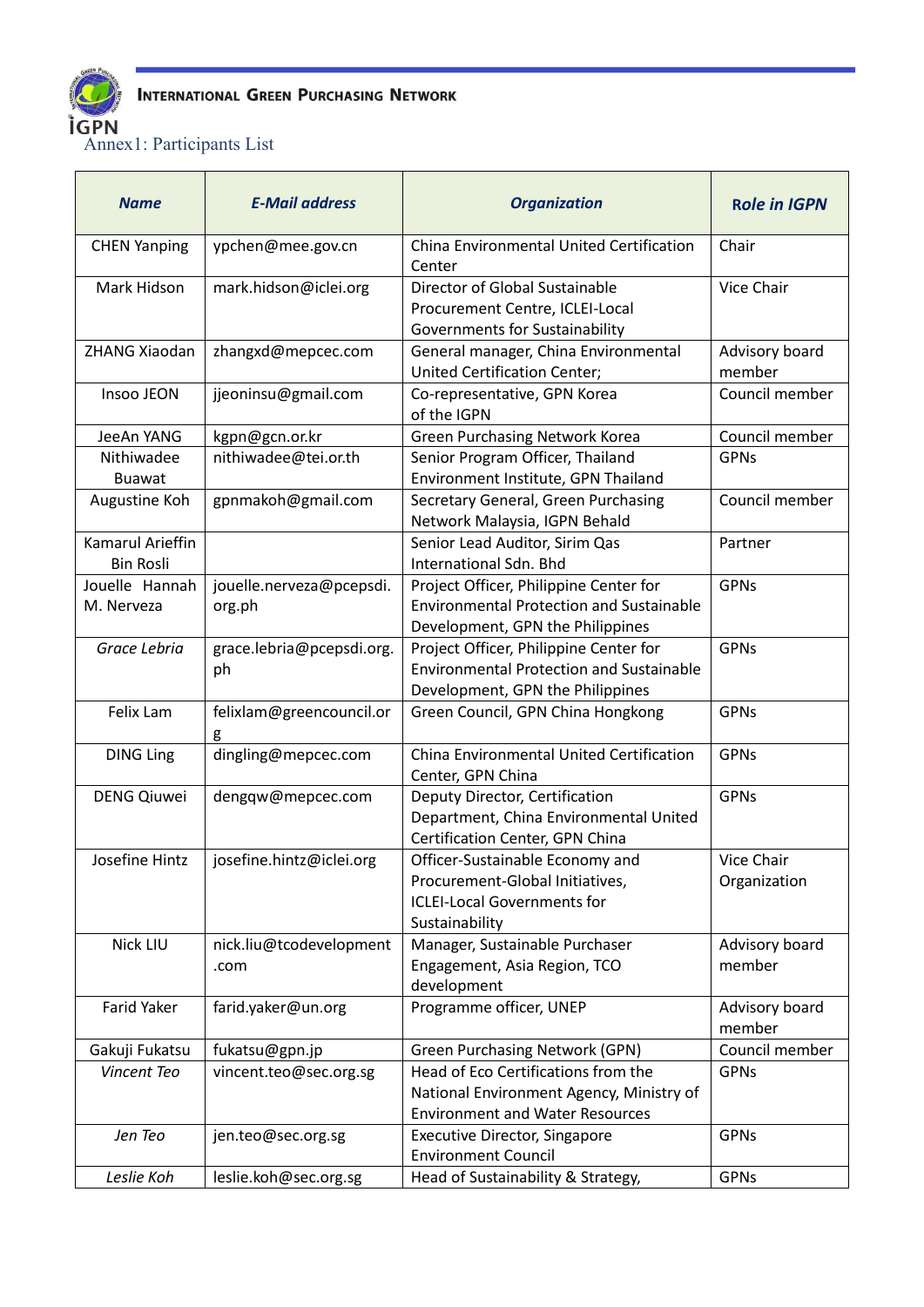

| ושרו              |                         |                                          |                |
|-------------------|-------------------------|------------------------------------------|----------------|
|                   |                         | Singapore Environment Council            |                |
| Jasmine CHUA      | jasmine.chua@sec.org.sg | Executive Assistant to Chairman and      | <b>GPNs</b>    |
|                   |                         | Executive Director, Singapore            |                |
|                   |                         | <b>Environment Council</b>               |                |
| Isabella LOH      | isa.loh@sec.org.sg      | Chair, Singapore Environment Council     | <b>GPNs</b>    |
| Chaiyod           | chaiyod.b@gmail.com     | Thai Sustainable Consumption and         | Advisory board |
| Bunyagidj         |                         | <b>Production Network</b>                | member         |
| Thiri Peerapat    |                         | Thai Sustainable Consumption and         | partner        |
|                   |                         | <b>Production Network</b>                |                |
| <b>ZHANG</b>      | zhangxh@mepcec.com      | China Environmental United Certification | Secretariat    |
| Xiaohui           |                         | Center                                   |                |
| <b>REN Liping</b> | renliping@mepcec.com    | China Environmental United Certification | Secretariat    |
|                   |                         | Center                                   |                |
| <b>WANG Jing</b>  | wangj@mepcec.com        | China Environmental United Certification | Secretariat    |
|                   |                         | Center                                   |                |
| QI Ran            | giran@mepcec.com        | China Environmental United Certification | Secretariat    |
|                   |                         | Center                                   |                |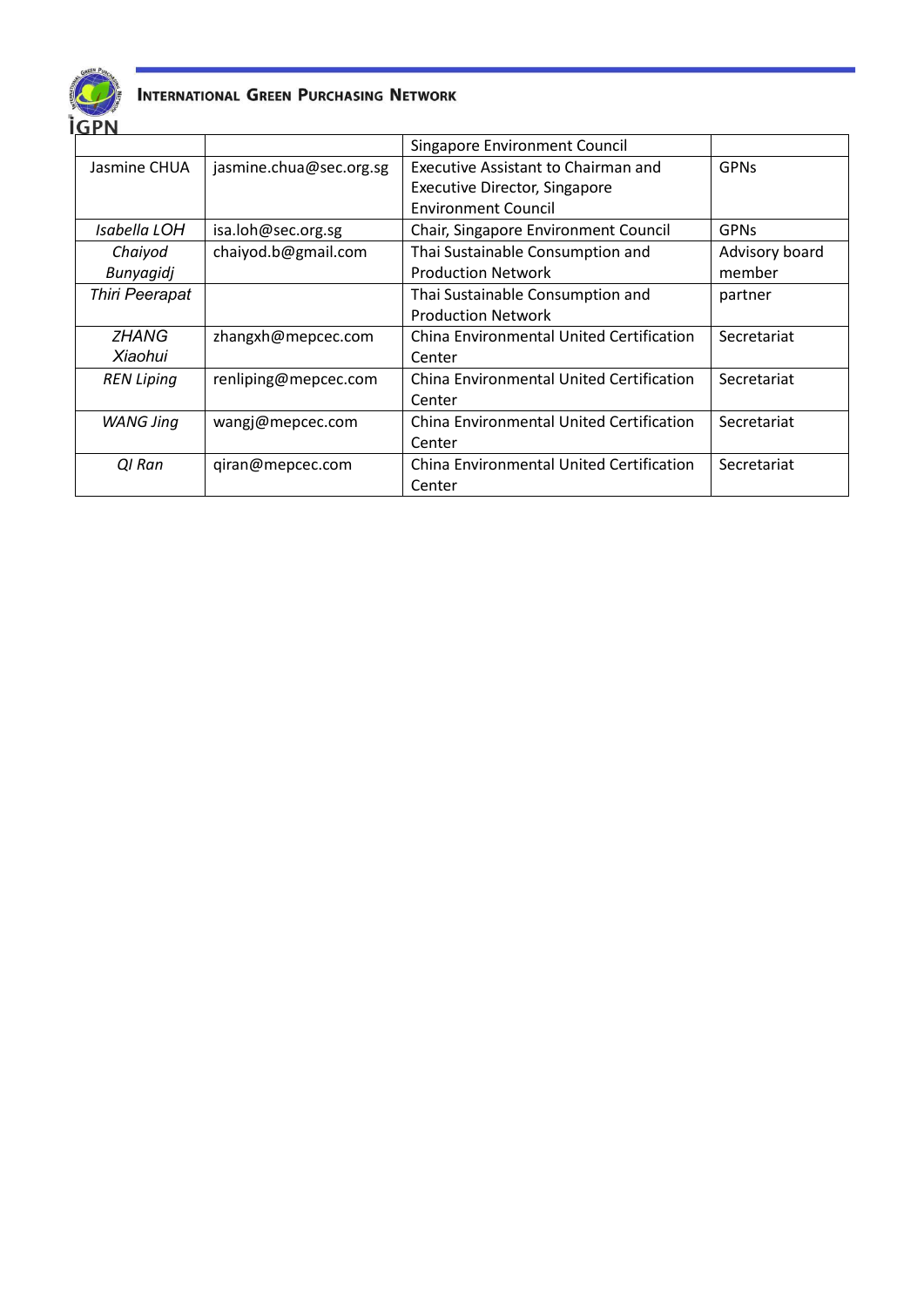

Annex2: Webinar Agenda

| <b>Welcome and Opening Remarks</b>         |                                                                                        |  |  |  |  |
|--------------------------------------------|----------------------------------------------------------------------------------------|--|--|--|--|
|                                            | <b>Welcome Remarks</b>                                                                 |  |  |  |  |
| 15:00-15:05                                | Ms. ZHANG Xiaodan, General manager, China Environmental United Certification Center,   |  |  |  |  |
|                                            | the IGPN Secretariat organization, Advisory member of the IGPN                         |  |  |  |  |
|                                            | <b>Opening Remarks</b>                                                                 |  |  |  |  |
| 15:05-15:15                                | Mr. CHEN Yanping, China Environmental United Certification Center                      |  |  |  |  |
|                                            | Mr. Mark Hidson, Director of Global Sustainable Procurement Centre, ICLEI-Local        |  |  |  |  |
|                                            | Governments for Sustainability                                                         |  |  |  |  |
| <b>Sharing Cases from the IGPN Members</b> |                                                                                        |  |  |  |  |
|                                            | Overview and key message of the "green purchasing network-a landscape of practice to   |  |  |  |  |
|                                            | achieve SCP" report                                                                    |  |  |  |  |
|                                            | Ms. WANG Jing, representative of the IGPN Secretariat                                  |  |  |  |  |
|                                            | Green product of the year award                                                        |  |  |  |  |
|                                            | Mr. Insoo JEON Co-representative; and Ms. JeeAn YANG, GPN Korea                        |  |  |  |  |
|                                            | Integration of Green Label criteria into Green purchasing guideline for private        |  |  |  |  |
|                                            | company                                                                                |  |  |  |  |
|                                            | Dr. Nithiwadee Buawat, Senior Program Officer, Thailand Environment Institute, GPN     |  |  |  |  |
|                                            | Thailand                                                                               |  |  |  |  |
|                                            | Implementation experiences of SIRIM eco labelling scheme for biodegradable and         |  |  |  |  |
|                                            | compostable plastic and bio plastic                                                    |  |  |  |  |
| 15:15-17:15                                | Mr. Augustine Koh, Secretary General, GPN Malaysia;                                    |  |  |  |  |
| Each 10 min                                | Mr. Kamarul Arieffin Bin Rosli, Senior Lead Auditor, Sirim Qas International Sdn. Bhd  |  |  |  |  |
| 120 min                                    | The green choice programme                                                             |  |  |  |  |
|                                            | Ms. Jouelle Hannah M. Nerveza, Project Officer, Philippine Center for Environmental    |  |  |  |  |
|                                            | Protection and Sustainable Development, GPN the Philippines                            |  |  |  |  |
|                                            | Break (10min)<br>The greener product directory                                         |  |  |  |  |
|                                            | Mr. Vishwa Trivedi, Associate Vice President, Ekonnect Knowledge Foundation, GPN India |  |  |  |  |
|                                            | <b>Quick wins for sustainable procurement</b>                                          |  |  |  |  |
|                                            | Mr. Felix Lam, Green Council, GPN China Hongkong                                       |  |  |  |  |
|                                            | Practice on promoting green plastic packaging products in public procurement           |  |  |  |  |
|                                            | Ms. DING Ling, China Environmental United Certification Center, GPN China              |  |  |  |  |
|                                            | Environmental guardian certification program accelerates furniture green purchasing    |  |  |  |  |
|                                            | Ms. DENG Qiuwei, Deputy Director, Certification Department, China Environmental United |  |  |  |  |
|                                            | Certification Center, GPN China                                                        |  |  |  |  |
|                                            | Perspective view from ICLEI-local governments for sustainability                       |  |  |  |  |
|                                            | Ms. Josefine Hintz, Officer-Sustainable Economy and Procurement-Global Initiatives,    |  |  |  |  |
|                                            | <b>ICLEI-Local Governments for Sustainability</b>                                      |  |  |  |  |
|                                            | A circular approach to IT products                                                     |  |  |  |  |
|                                            | Mr. Nick LIU, Manager, Sustainable Purchaser Engagement, Asia Region, TCO development  |  |  |  |  |
| <b>Break (5 min)</b>                       |                                                                                        |  |  |  |  |
| <b>Opening Discussion</b>                  |                                                                                        |  |  |  |  |
|                                            | Q+A                                                                                    |  |  |  |  |
| 17:20-17:50                                | Moderator: Mr. Farid Yaker, Programme officer, UNEP                                    |  |  |  |  |
|                                            | Opening discussion for clearer and more effective green purchasing                     |  |  |  |  |
|                                            | What's your view of the Green purchasing network-A landscape of practice to achieve    |  |  |  |  |
|                                            | SCP?                                                                                   |  |  |  |  |